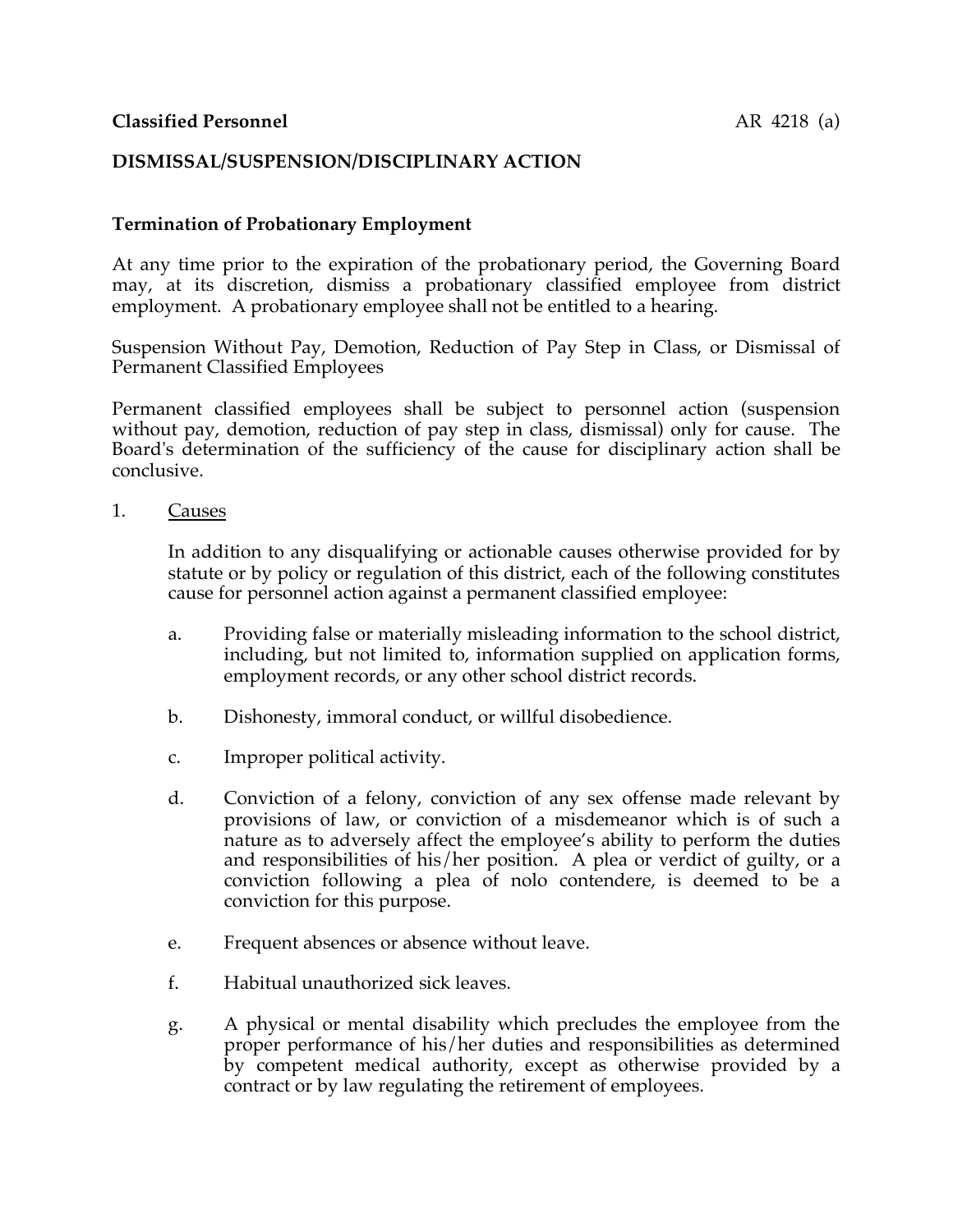- h. Drinking alcoholic beverages while on duty or in such close time proximity thereto as to cause any detrimental/negative effect upon the employee or upon employees associated with him/her.
- i. Possession or being under the influence of a controlled substance at work or away from work, or furnishing a controlled substance to a minor or to another adult.
- j. Incompetency, inefficiency, insubordination, inattention to or dereliction of duty, discourteous treatment of the public, students, or of fellow employees, or any other willful failure of good conduct tending to injure the public service, or any willful or persistent violation of the provisions of the Education Code or rules, regulations or procedures adopted by the Board, provided that upon demand of the accused employee, specific instances must be set forth as to any of the causes enumerated.
- k. Misuse of district property.
- l. Abandonment of position.
- m. Nonpayment of union dues or service fees when authorized in the negotiated contract.
- n. Any other failure of good behavior either during or outside of duty hours which is of such nature that it causes discredit to the district or his/her employment.
- o. Failure to possess or keep in effect any license, certificate, or other similar requirement specified in the employee's class specification or otherwise necessary for the employee to perform the duties of the position.
- p. Failure to satisfactorily pass any proficiency test or other requirement imposed by district policy, rule, or procedure, or as required by state or federal law as a condition of employment or continued employment.
- q. Refusal to take any oath or affirmation which is required by law in connection with his/her employment.
- r. Unlawful discrimination, including harassment, on the basis of race, religious creed, color, national origin, ancestry, physical handicap, marital status, sex, or age against the public, students, or other employees while acting in the capacity of a district employee.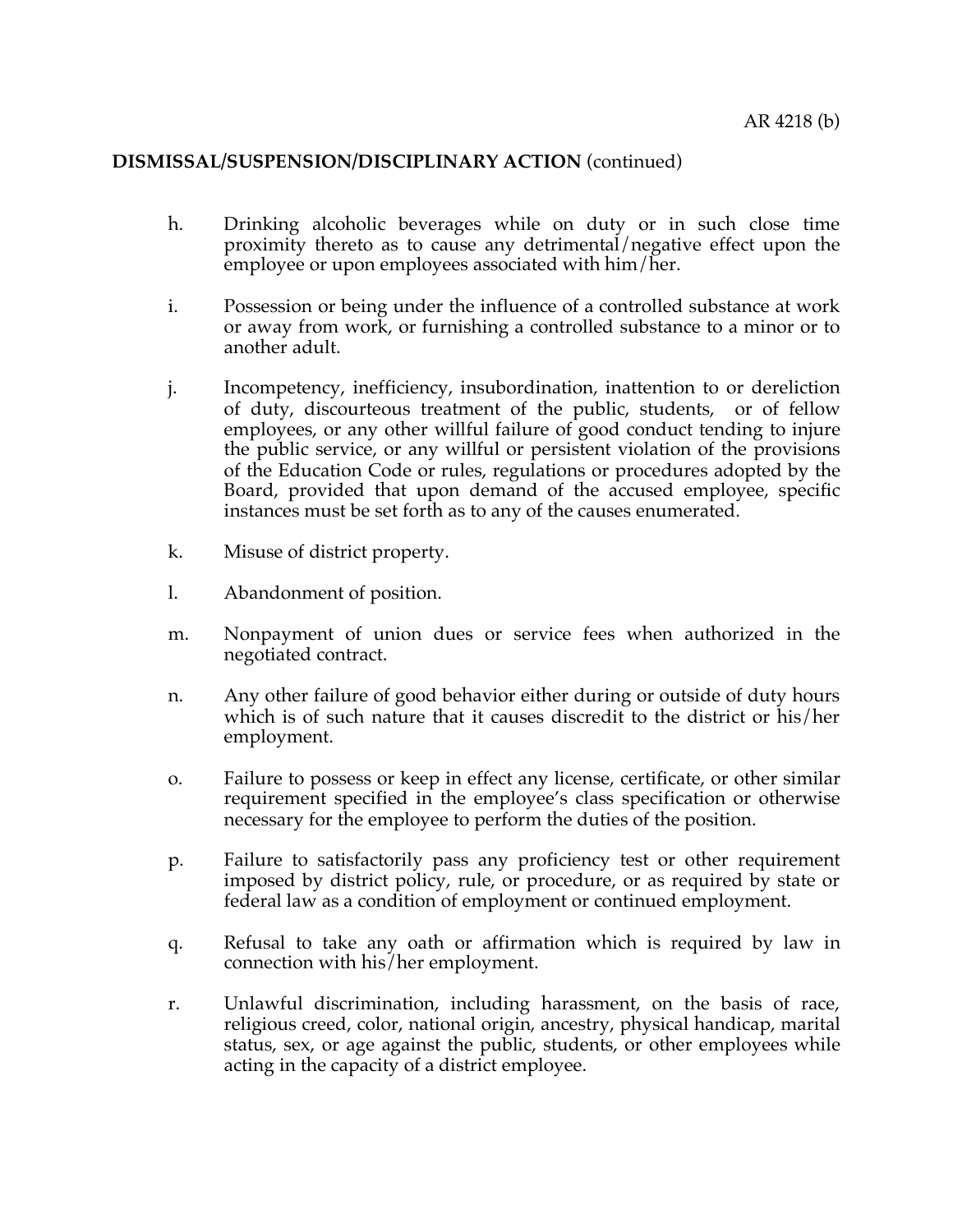s. Unlawful retaliation against any other district officer or employee or member of the public who, in good faith, reports, discloses, divulges, or otherwise brings to the attention of any appropriate authority any information relative to an actual or suspected violation of state or federal law occurring on the job or directly related thereto.

Except as defined in "a" and "g" above, no personnel action shall be taken for any cause which arose prior to the employee's becoming permanent, nor for any cause which arose more than two years preceding the date of the filing of the notice of cause unless such cause was concealed or not disclosed by such employee when it could be reasonably assumed that the employee would have disclosed the facts to the district.

#### 2. Initiation and Notification of Charges

The district Superintendent or designee may initiate a personnel action as defined herein against a permanent classified employee.

In all cases involving a personnel action, the person initiating said action shall file a written recommendation of personnel action with the Board. A copy of the recommendation shall be served upon the employee either personally or by registered or certified mail, return receipt requested, at the employee's last known address. The recommendation shall include:

- a. A statement of the nature of the personnel action (suspension without pay, demotion, reduction of pay step in class, or dismissal).
- b. A statement of the cause or causes therefor as set forth above.
- c. A statement of the specific acts or omissions upon which the causes are based. If violation of rule, policy, or regulation of the district is alleged, the rule, policy, or regulation violated shall be set forth in the recommendation.
- d. A statement of the employee's right to appeal the recommendation and the manner and time within which his/her appeal must be filed.
- e. A card or paper, the signing and filing of which shall constitute a demand for hearing and a denial of all charges.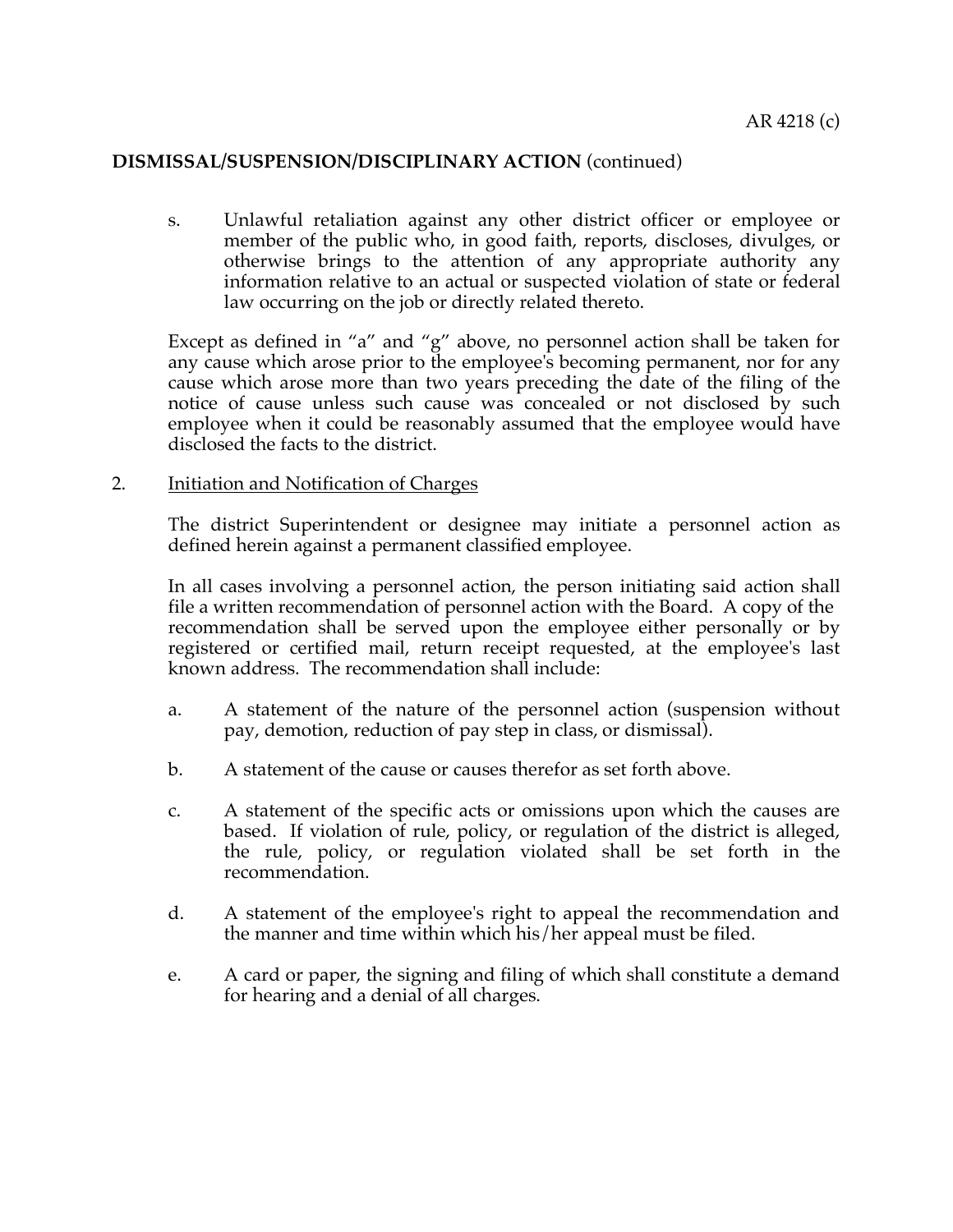### 3. Employment Status Pending Appeal or Waiver

Except as provided herein, any employee against whom a recommendation of personnel action has been issued shall remain on active duty status and responsible for fulfilling the duties of the position pending his/her appeal or waiver thereof.

In cases where the Superintendent or designee has determined that a permanent classified employee should be dismissed and that continuation of the employee in active duty status after a written recommendation of such personnel action has been issued would result in an unreasonable risk of harm to students, staff, or property during the time the proceedings are pending, the Superintendent or designee may order the employee immediately suspended from his/her duties without pay in conjunction with the recommendation of personnel action. Such suspension order shall be in writing and shall include a statement setting forth the reasons why such suspension is deemed necessary. Any such suspension order shall be served upon the employee either personally or by registered mail or certified mail, return receipt requested, immediately after issuance. Except in cases of emergency where the employee must be removed from the premises immediately, at least five calendar days prior to the effective date of any order of suspension without pay issued in conjunction with any recommendation of personnel action involving dismissal, the Superintendent or designee shall give the employee written notice of the proposed recommendation of personnel action of dismissal including notice that immediate suspension without pay is being considered, the reasons for the proposed dismissal action and for the proposed immediate suspension without pay, materials upon which the proposed action is based, and the right to respond either orally or in writing to the Superintendent or designee prior to the issuance of the final recommendation and order.

### 4. Time Limit of Suspension

Any suspensions (except a suspension imposed under #3 above) invoked under these rules against any one person in the classified service for one or more periods shall not aggregate more than 90 calendar days in any 12-month period; provided, however, this time limitation is inapplicable to cases in which personnel action of dismissal is modified by the Board to a suspension.

### 5. Right to Appeal

The employee may, within five calendar days after receiving the recommendation of personnel action described above, appeal by signing and filing the card or paper included with the recommendation. Any other written document signed and appropriately filed within the specified time limit by the employee shall constitute a sufficient notice of appeal.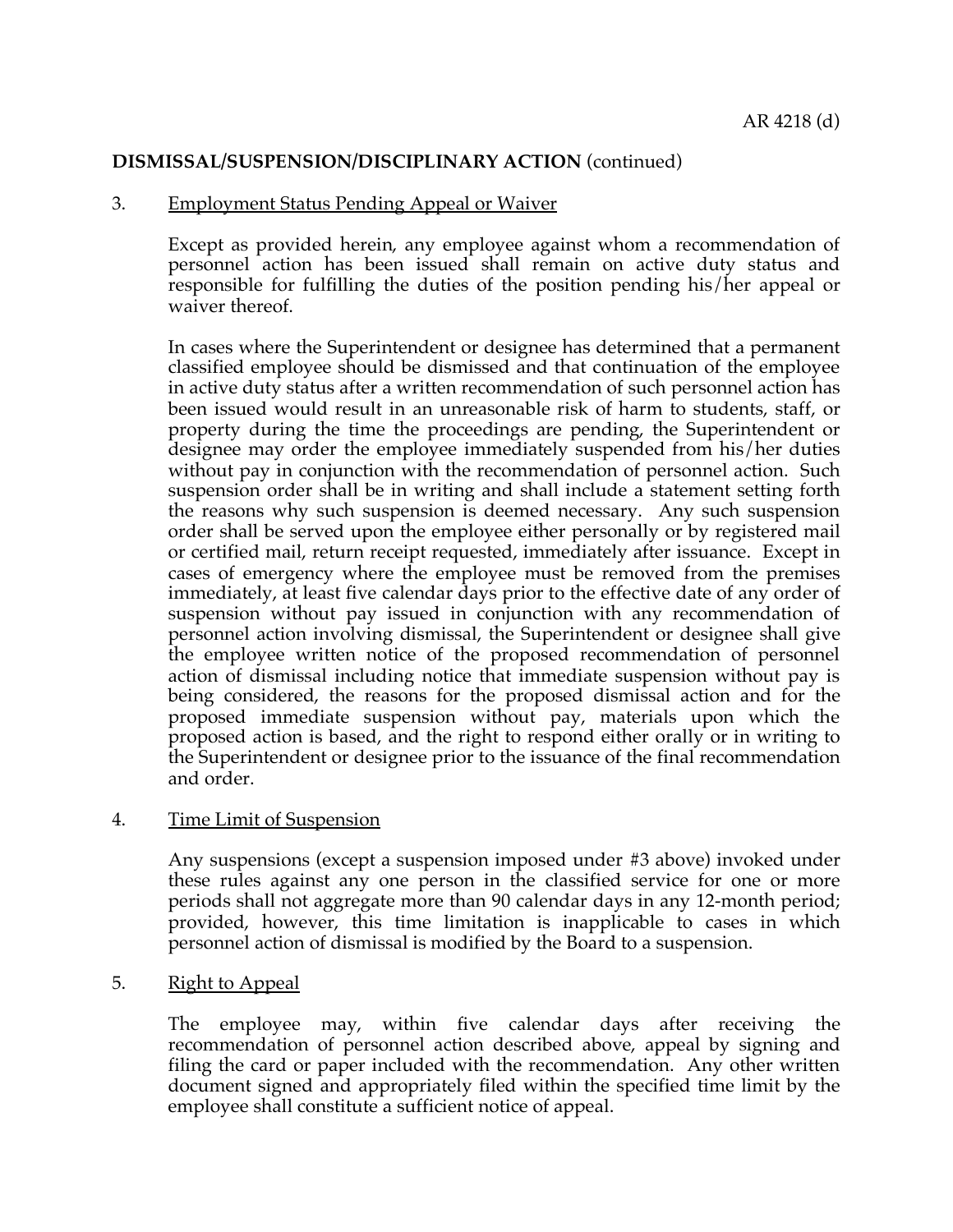A notice of appeal is filed only by delivering the notice of appeal to the office of the district Superintendent or designee during normal work hours of that office. A notice of appeal may be mailed to the office of the Superintendent or designee but must be received or postmarked no later than the time limit stated herein. In cases where an order of suspension without pay has been issued in conjunction with a recommendation of personnel action involving dismissal, any appeal from the recommendation shall also constitute an appeal from the order, and the necessity of the order shall be an issue in the appeal hearing.

If the employee against whom a recommendation of personnel action has been filed fails to file a notice of appeal within the time specified in these rules, the employee shall be deemed to have waived his/her right to appeal, and the Board may order the recommended personnel action into effect immediately.

### 6. Amended/Supplemental Charges

At any time before an employee's appeal is finally submitted to the Board or to a hearing officer for decision, the complainant may, with the consent of the Board or hearing officer, serve on the employee and file with the Board an amended or supplemental recommendation of personnel action.

If the amended or supplemental recommendation presents new causes or allegations, the employee shall be afforded a reasonable opportunity to prepare his/her defense thereto. Any new causes or allegations shall be deemed controverted and any objections to the amended or supplemental causes or allegation may be made orally at the hearing and shall be noted on the record.

### 7. Hearing Procedures

a. The hearing shall be held at the earliest convenient date, taking into consideration the established schedule of the Board or hearing officer and the availability of counsel and witnesses. The parties shall be notified of the time and place of the hearing. The employee shall be entitled to appear personally, produce evidence, and have counsel and, if demand is made therefor when the Board is hearing the appeal, a public hearing. The complainant may also be represented by counsel. The procedure entitled "Administrative Adjudication" commencing at Section 11500 of the Government Code shall not be applicable to any such hearing before the Board or a hearing officer. Neither the Board nor a hearing officer shall be bound by rules or evidence used in California courts. Informality in any such hearing shall not invalidate any order or decision made or approved by the hearing officer or the Board.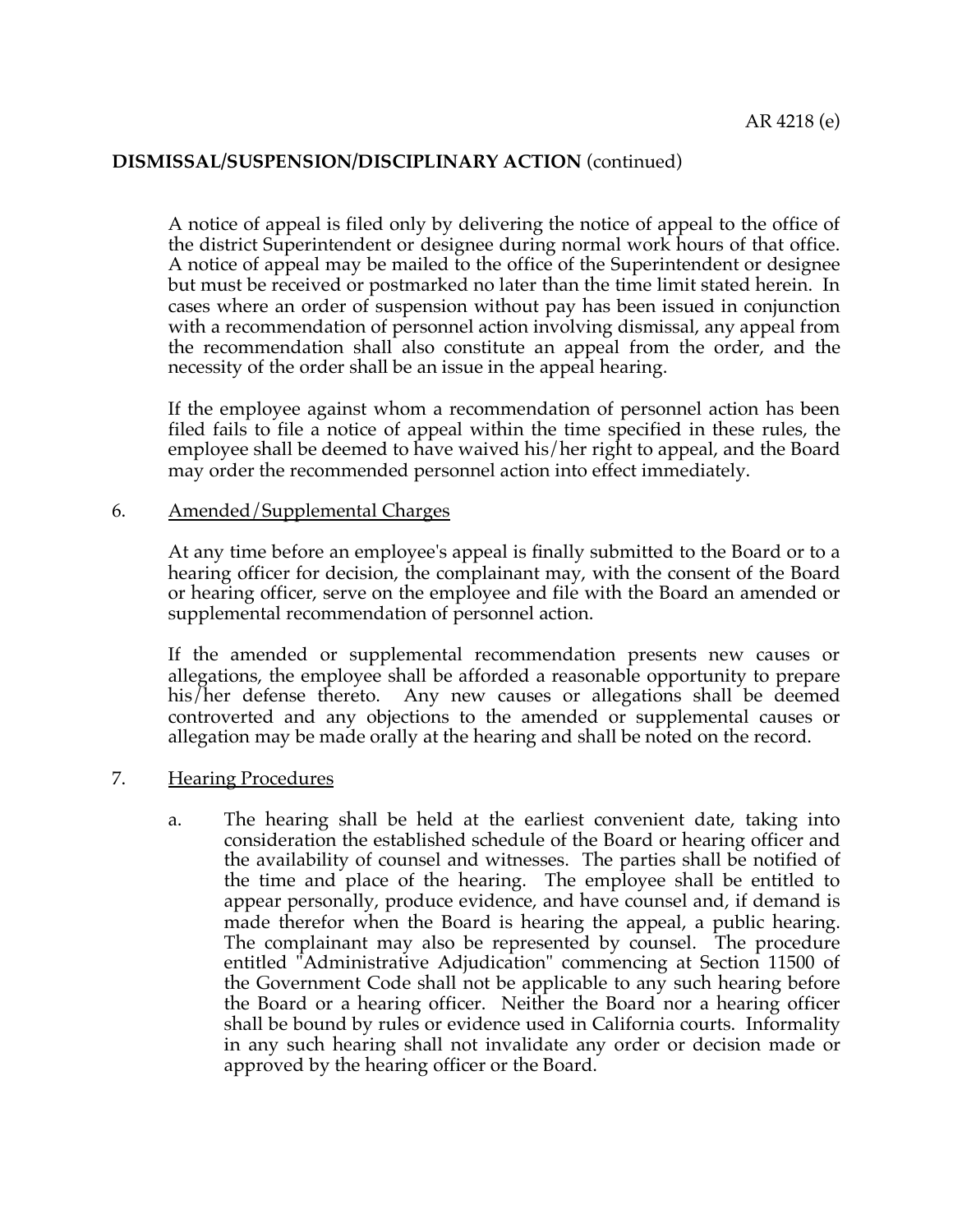- b. All hearings shall be heard by a hearing officer except in those cases where the Board determines to hear the appeal themselves. In any case in which the Board hears the appeal, the Board may utilize the services of its counsel or a hearing officer in ruling upon procedural questions, objections to evidence, and issues of law. If the appeal is heard by the Board, it shall affirm, modify or revoke the recommended personnel action.
- c. If the appeal is heard by a hearing officer, he/she shall prepare a proposed decision in such form that it may be adopted by the Board as the decision in the case. A copy of the proposed decision shall be received and filed by the Board and furnished to each party within ten days after the proposed decision is filed by the Board. The Board may:
	- (1) Adopt the proposed decision in its entirety.
	- (2) Reduce the personnel action set forth therein and adopt the balance of the proposed decision.
	- (3) Reject a proposed reduction in personnel action, approve the personnel action sought by the complainant or any lesser penalty, and adopt the balance of the proposed decision.
	- (4) Reject the proposed decision in its entirety.
- d. If the Board rejects the proposed decision in its entirety, each party shall be notified of such action and the Board may decide the case upon the record including the transcript, with or without the taking of additional evidence, or refer the case to the same or another hearing officer to take additional evidence. If the case is so assigned to a hearing officer, he/she shall prepare a proposed decision as provided in #c above, upon the additional evidence and the transcript and other papers which are part of the record of the prior hearing. A copy of such proposed decision shall be furnished to each party within ten days after the proposed decision is filed by the Board.
- e. In arriving at a decision or a proposed decision on the propriety of the proposed personnel action, the Board or the hearing officer may consider the records of any prior personnel action proceedings against the employee in which a personnel action was ultimately sustained and any records contained in the employee's personnel files if such records were introduced into evidence at the hearing.
- f. The decision of the Board shall be in writing and shall contain findings of fact and the personnel action approved, if any. The findings may be stated in the language of the pleadings or reference thereto.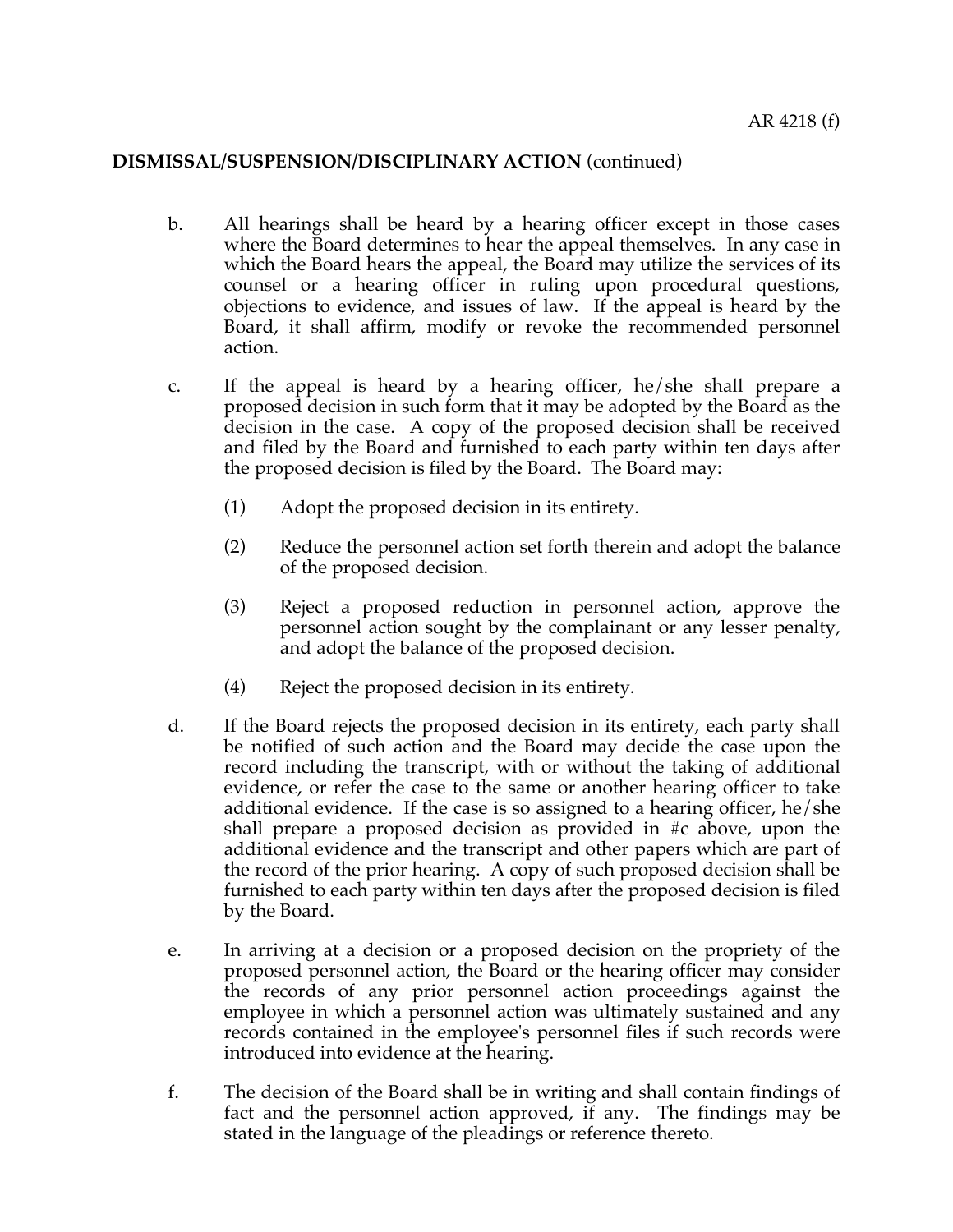### 8. Hearing Decision

The decision of the Board shall be certified to the complainant from whose recommendation the appeal is taken and shall be enforced and followed by him/her. A copy of the decision shall be delivered to the appellant or his/her designated representative personally or by registered mail. The decision of the Board shall be final.

### 9. Compulsory Dismissal

The district shall not employ or retain in employment any person who has been convicted of any sex offense as defined in Education Code 44010 or any controlled substance offense as defined in Education Code 44011. If, however, any such conviction is reversed and the person acquitted or charges dismissed, except as otherwise provided below, the employee may be reemployed by the district, although reemployment is not a guarantee. (Education Code 45123) The district reserves the right to dismiss an employee for any acts upon which the original criminal charges were based, despite the disposition by the courts. If dismissal is recommended by the Board and upheld, an employee will not be reemployed nor compensated for the time he/she was suspended unless otherwise required by law. An employee shall be given notice of the possibility of not being reimbursed during mandatory suspension if he/she is ultimately dismissed for the acts upon which the original charges were based.

### 10. Extension of Compulsory Leave

The Board may extend an employee's compulsory leave of absence by giving him/her notice, within ten days after the entry of judgment in the proceedings, that he/she will be dismissed in 30 days unless he/she demands a hearing. Employee compensation during the period of compulsory leave shall be made in accordance with law. (Education Code 44940.5)

### 11. Definitions

Dismissal means an involuntary separation from service initiated by the employee's supervisor and approved by the Board of Education.

Demotion means an involuntary change in the employee's classification resulting in a reduction in pay rate, either rate per month or rate per hour.

Demotion due to reclassification when the employee is performing satisfactorily shall not be considered disciplinary action.